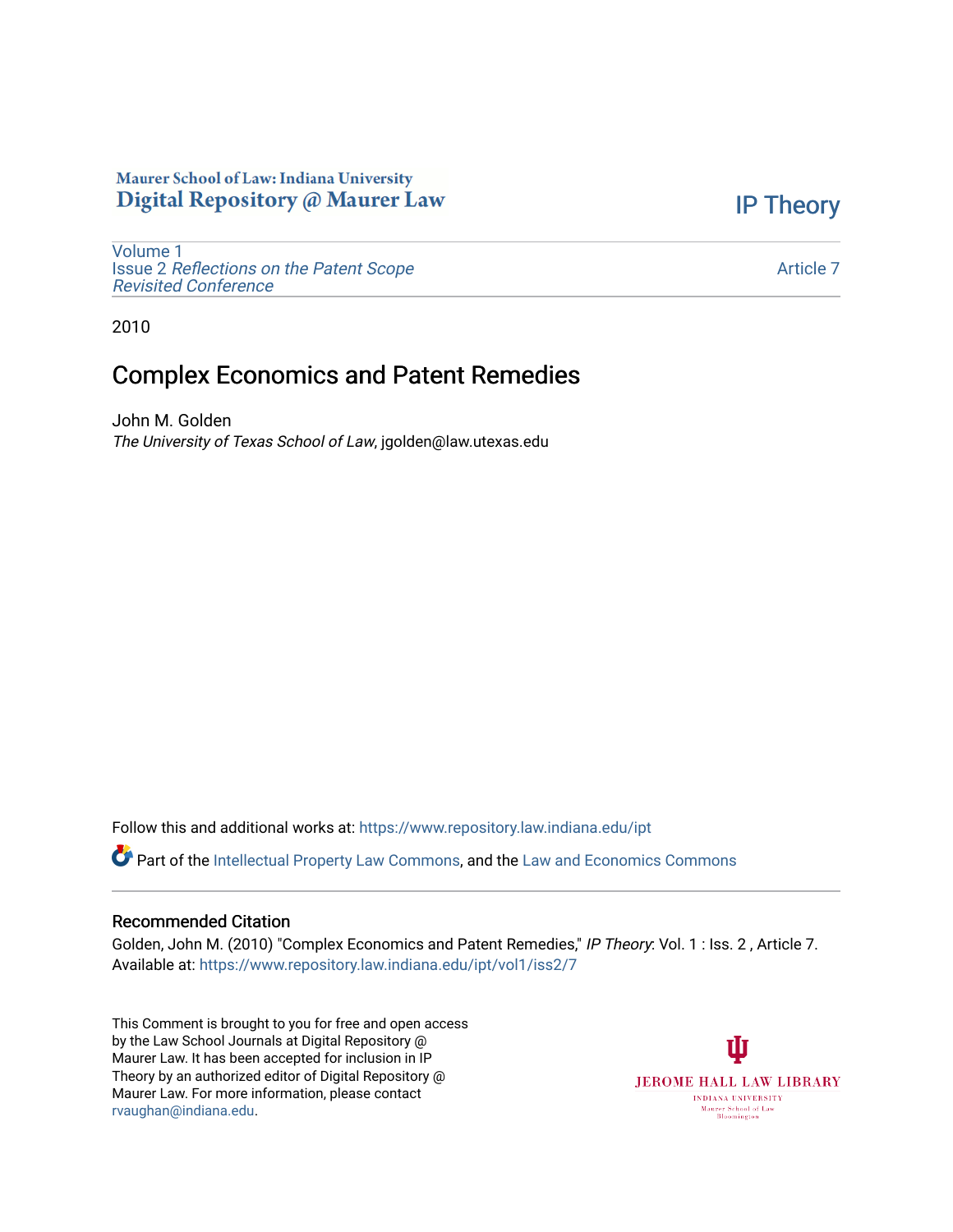

## Complex Economics *and Patent Remedies*

John M. Golden\*

Robert Merges and Richard Nelson's 1990 article *On the Complex Economics of Patent Scope*<sup>1</sup> focuses attention on patent rights' capacity to slow innovative progress by "taxing" or otherwise impeding the activities of follow-on innovators.<sup>2</sup> They argue that such dynamic "drag" from patent rights<sup>3</sup> can be especially problematic with respect to "cumulative technologies," which might be crudely described as technologies in which significant advances tend to involve a multiplicity of substantially novel features.<sup>4</sup> Broad patent scope can decelerate the development of such a technology by "reduc[ing] competition in the market for improvements to the patented technology."5 The result can be a relatively "sluggish" rate of further technological advance.<sup>6</sup>

Current debates over the proper remedies for patent infringement have a strong relation to Merges and Nelson's concerns with potential dynamic inefficiencies of patent rights. One not-so-subtle insight underlying modern remedies debates is that, even if follow-on activity infringes a patent's scope, the patent might do little to limit that activity if remedies for patent infringement are sufficiently limited. If courts rarely issue injunctions to enforce patents and rarely issue damage awards that are more than a small fraction of an infringer's profits, even broad patents on fundamental innovations might not significantly chill follow-on innovation.

The complementary nature of Merges and Nelson's concern with patent scope and presentday concerns with patent remedies recalls an old lesson: the breadth of legal entitlements

<sup>\*</sup> Loomer Family Professor in Law, University of Texas School of Law. I would like to thank the participants in, and the organizers of, the September 2011 Patent Scope Revisited Conference at Indiana University Maurer School of Law.

<sup>1.</sup> Robert P. Merges & Richard R. Nelson, *On the Complex Economics of Patent Scope*, 90 COLUM. L. REV. 839 (1990).

<sup>2</sup>*. See id.* at 907 (describing patentees who license broadly and indiscriminately "as tollkeepers, not coordinators").

<sup>3</sup>*. See* John M. Golden, *Innovation Dynamics, Patents, and Dynamic-Elasticity Tests for the Promotion of Progress*, 24 HARV. J.L. & TECH. (forthcoming 2010) (presenting "a model for innovative progress in which the rate of progress is determined by a combination of accelerant 'pushes' and decelerant 'drags'").

<sup>4.</sup> See Merges & Nelson, *supra* note 1, at 881 ("In many cases [a cumulative] technology . . . defines a complex system with many components, subcomponents and parts, and technical advance may proceed on a number of different fronts at once.").

<sup>5</sup>*. Id.* at 843.

<sup>6</sup>*. Id.* at 908.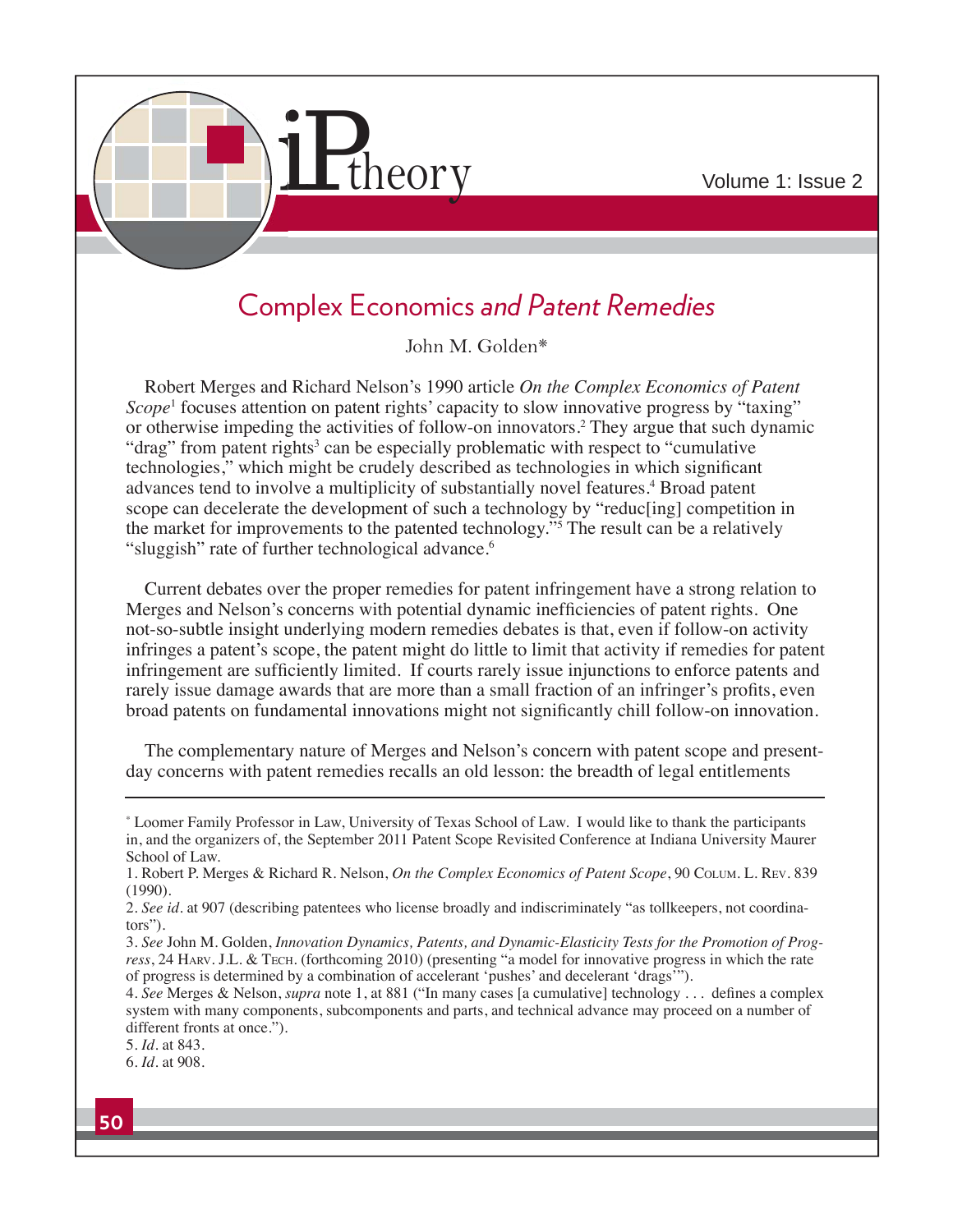and the remedies for their violation can be viewed as separately tunable factors in the achievement of social goals.<sup>7</sup> Concern with patent scope can be associated with Guido Calabresi and Douglas Melamed's "problem of 'entitlement," the question of "which side to favor" in a legal dispute.<sup>8</sup> Concern with patent remedies can be associated with Calabresi and Melamed's discussion of the choice between an objectively compensatory "liability rule" and an alternative "property rule," a question about "the manner in which entitlements are protected."9

Given the complementary nature of questions about patent scope and questions about patent remedies, what does Merges and Nelson's article suggest about how to resolve debates over the latter? First, Merges and Nelson's discussion of distinct technology and industry types indicates that, like doctrines regulating patent scope, doctrines governing patent remedies will likely have distinct, context-dependent effects on different technologies' rates of innovative progress. Just as a "tradition of licensing" within a given economic sector might "mitigat[e] the potential impact of broad patents,"10 such a tradition might alleviate concerns that robust property-rule remedies will lead to socially undesirable outcomes.<sup>11</sup> Thus, Merges and Nelson's argument that courts should use "discretion" to determine patent scope in a way that is sensitive to technological and industrial context<sup>12</sup> seems readily extendable to debates over patent remedies.

As with patent scope, courts have many ways in which they can regulate patent remedies. In eBay Inc. v. MercExchange, L.L.C.,<sup>13</sup> the Supreme Court reemphasized the discretion that district court judges have in deciding whether to grant or to deny injunctive relief.<sup>14</sup> Courts also have substantial discretion in determining the scope of the injunctions

IP THEORY Volume 1: Issue 2 **51**

<sup>7</sup>*. See generally* DOUGLAS LAYCOCK, MODERN AMERICAN REMEDIES 307 (4th ed. 2010) (describing two traditions with respect to the scope of injunctive relief:  $(1)$  "the rightful-position approach" and  $(2)$  "the equitable discretion approach," with an "academic formulation" of the latter "claim[ing] that, at least in public law litigation, 'right and remedy are pretty thoroughly disconnected'" (quoting Abram Chayes, The Role of the Judge *in Public Law Litigation*, 89 HARV. L. REV. 1281, 1293 (1976)).

<sup>8.</sup> Guido Calabresi & A. Douglas Melamed, Property Rules, Liability Rules, and Inalienability: One View of *the Cathedral*, 85 HARV. L. REV. 1089, 1090 (1972).

<sup>9</sup>*. Id.* at 1092 ("Whenever someone may destroy the initial entitlement if he is willing to pay an objectively determined value for it, an entitlement is protected by a liability rule.").

<sup>10.</sup> Merges & Nelson, *supra* note 1, at 883.

<sup>11.</sup> Calabresi & Melamed, *supra* note 8, at 1118 ("Wherever transactions between [two parties of concern] are easy, and wherever economic efficiency is our goal, we could employ entitlements protected by property rules even though we would not be sure that the entitlement chosen was the right one. Transactions . . . would cure the error.").

<sup>12</sup>*. Id.* at 841 (describing the project being undertaken as one of "how to exercise . . . discretion" in relation to doctrines regulating patent scope).

<sup>13. 547</sup> U.S. 388 (2006).

<sup>14.</sup> Id. at 394 ("We hold only that the decision whether to grant or deny injunctive relief rests within the equitable discretion of the district courts, and that such discretion must be exercised consistent with traditional principles of equity  $\dots$ ").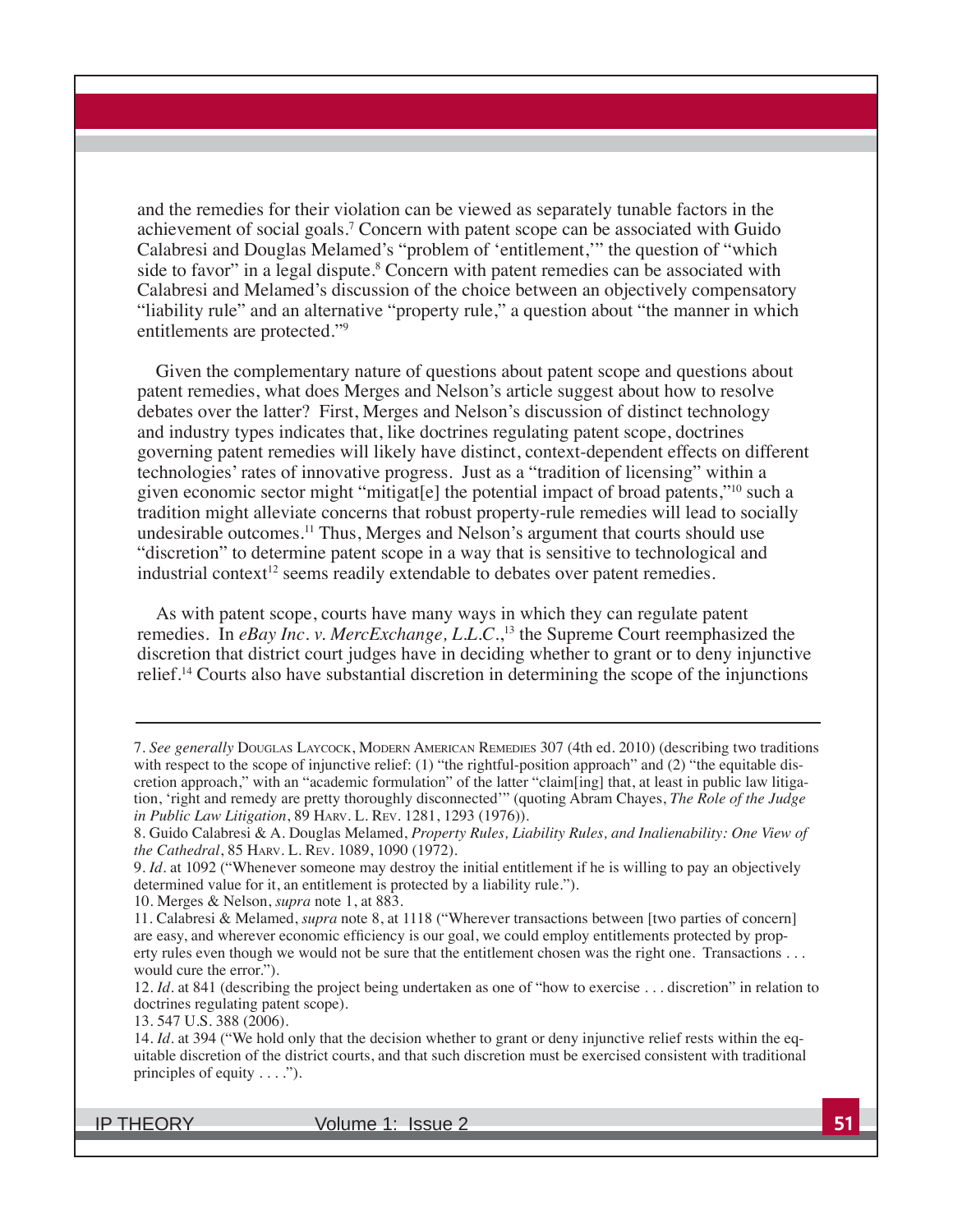that they issue,<sup>15</sup> and in determining how to enforce those injunctions through contempt proceedings.<sup>16</sup> Although determination of damages is typically a question for juries,<sup>17</sup> a district court can do much to regulate the evidence and experts, $18$  as well as the instructions and verdict forms,<sup>19</sup> that inform juries' decisions. Moreover, courts can vacate awards of damages that they believe to lack reasonable support in the evidence.<sup>20</sup> Finally, courts have significant control over special forms of damages. After a jury makes a finding of willful infringement, a district court has discretion to decide by what factor—from one to three—to multiply compensatory damages.21 Likewise, district courts have power to award attorney fees "in exceptional cases."<sup>22</sup> When a district court denies a permanent injunction, the court can award an "ongoing royalty."23

17*. See* i4i Ltd. P'ship v. Microsoft Corp., 598 F.3d 831, 858 (Fed. Cir.) ("Given the intensely factual nature of a damages determination and our deferential standard of review, we are not in a position to second-guess or substitute our judgment for the jury's."), *cert. granted on other grounds*, 131 S. Ct. 647 (2010).

18*. Id.* at 852 ("We review evidentiary rulings for abuse of discretion."); *see also* SEB S.A. v. Montgomery Ward & Co., 594 F.3d 1360, 1373 (Fed. Cir. 2010) ("District courts enjoy wide latitude to determine admissibility and the mode and order of evidentiary presentations." (internal quotation marks omitted)); cf. Uniloc USA, Inc. v. Microsoft Corp., Nos. 2010-1035, -1055, slip op. at 41 (Fed. Cir. Jan. 4, 2011) ("Evidence relying on the 25 percent rule of thumb [for a reasonable royalty] is . . . inadmissible . . . because it fails to tie a reasonable royalty base to the facts of the case at issue.").

19. Compare SEB, 594 F.3d at 1374 ("The verdict form itself suggests that the jury was asked to base its damages calculations on inducement only."), *with id.* ("On the other hand, the jury instructions also indicate that the jury could assess damages for direct infringement.").

20. See ResQNet.com, Inc. v. Lansa, Inc., 594 F.3d 860, 868 (Fed. Cir. 2010) ("Because the district court's [damages] award relied on speculative and unreliable evidence divorced from proof of economic harm linked to the claimed invention and is inconsistent with sound damages jurisprudence, this court vacates the damages award and remands."). In a span of two years, the U.S. Court of Appeals for the Federal Circuit has vacated multiple jury awards in patent cases. See Wordtech Sys., Inc. v. Integrated Networks Solutions, Inc., 609 F.3d 1308, 1322 (Fed. Cir. 2010) ("Because the [jury's] verdict was clearly not supported by the evidence and based only on speculation or guesswork, we reverse . . . and remand for a new trial on damages." (internal citation and quotation marks omitted)); Lucent Techs., Inc. v. Gateway, Inc., 580 F.3d 1301, 1324 (Fed. Cir. 2009) ("We agree . . . with Microsoft's argument that substantial evidence does not support the jury's verdict of a lump-sum royalty payment of \$357,693,056.18.").

21. 35 U.S.C. § 284 ("[T]he court may increase the damages up to three times the amount found or assessed."); *see also i4i*, 598 F.3d at 858 ("A finding of willful infringement is a prerequisite to the award of enhanced damages.").

22. 35 U.S.C. § 285 ("The court in exceptional cases may award reasonable attorney fees to the prevailing party."); see also ICU Med., Inc. v. Alaris Med. Sys., Inc., 558 F.3d 1368, 1380 (Fed. Cir. 2009) ("Having determined that this case is exceptional, the district court appropriately exercised its discretion in awarding attorney fees . . . .").

23. Paice LLC v. Toyota Motor Corp., 504 F.3d 1293, 1314 (Fed. Cir. 2007) ("Under some circumstances, awarding an ongoing royalty for patent infringement in lieu of an injunction may be appropriate.").

**52 IP THEORY** Volume 1: Issue 2

<sup>15.</sup> Int'l Rectifier Corp. v. Samsung Elecs. Co., 361 F.3d 1355, 1359 (Fed. Cir. 2004) ("District courts have broad discretion in determining the scope of injunctive relief . . . ."). See generally Hecht Co. v. Bowles, 321 U.S. 321, 329 (1944) ("The essence of equity jurisdiction has been the power of the Chancellor to do equity and to mould each decree to the necessities of the particular case.").

<sup>16.</sup> See, e.g., *Int'l Rectifier*, 361 F.3d at 1359 ("[W]e review a district court's finding of contempt of an injunction, by infringement, for an abuse of discretion  $\dots$ .").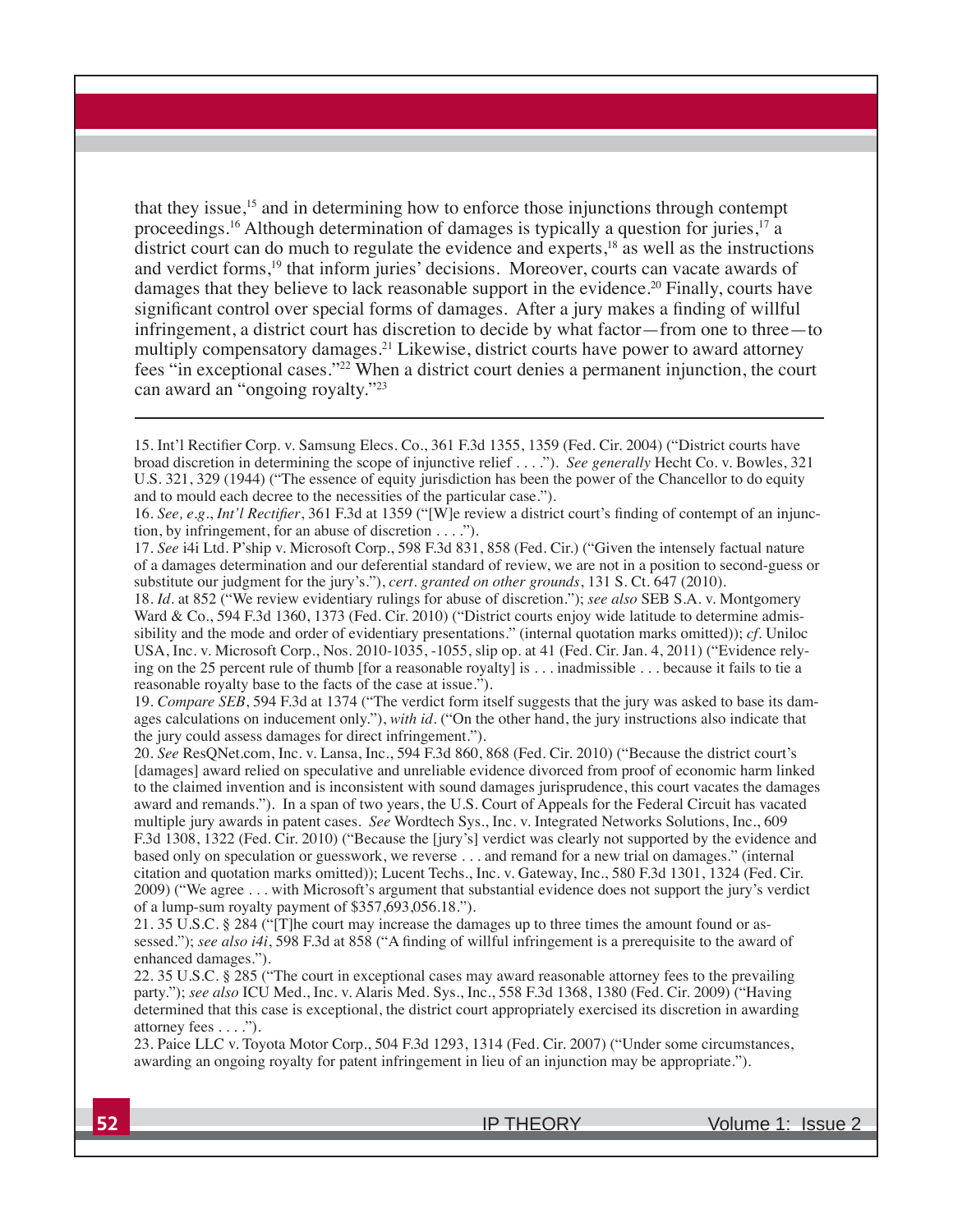How should courts use their power to regulate patent remedies? Extrapolation from Merges and Nelson's analysis regarding patent scope suggests that welfare-maximizing answers should be sensitive to technologic and industrial circumstance. In industries with a well-established and generally pervasive culture of licensing on reasonable terms, relatively strong patent remedies might not present much of a barrier to the competitive markets for innovation that Merges and Nelson generally favor.<sup>24</sup> Likewise, with respect to technologies in which individual innovations tend "not [to] point the way to wide ranging subsequent technical advances," strong remedies that give "a proprietary lock on the invention" might not "serious[ly] hind[er] inventive work by many other firms."<sup>25</sup>

Regarding more specific questions of how courts should craft or curtail patent remedies, Merges and Nelson's ultimately moderate approach to restricting patent scope might suggest a similarly moderate policy of curtailing remedies in a limited number of relatively extreme situations, ones in which patent rights threaten to severely damp competitive or innovative activity. Merges and Nelson stress that their proposed "doctrinal modifications . . . will apply only to the broader claims of a small number of patents, primarily those on pioneering breakthroughs."26 They contend that, "[w]ithout extensively reducing the pioneer's incentives, the law should attempt at the margin to favor a competitive environment for improvements."27 Merges and Nelson thus appear to have faith that, by acting to forestall or to eliminate a relatively discrete set of competitive bottlenecks, patentlaw decision-makers can do much good while doing comparatively little harm. They hesitate to suggest much more broad-based interventions.

The modesty of Merges and Nelson's policy proposals contrasts with the dramatic nature of some recent calls for sweeping overhaul of patent remedies, calls that at least sometimes seem to chase a goal of remedies measured with Swiss-watch-like precision.<sup>28</sup> Such reforms would likely be benign if they matched up well with the competences of judges and juries. In the absence of concern for cost or possible judge or jury error, adoption of legal rules that demand exact precision in the award of equitable or monetary remedies might seem merely just. In the abstract, there might be little apparent reason to oppose legal requirements that  $(1)$  a court issue an injunction if and only if the movant

IP THEORY Volume 1: Issue 2 **53**

<sup>24.</sup> See Merges & Nelson, *supra* note 1, at 899 ("Of course there are patent suits and short-term hold ups in the field of bulk chemical process technology, but these problems are usually settled and licensing is a general practice."); *see also id.* at 883 (describing a "tradition of licensing" as "mitigat[ing] the potential impact of broad patents"). *See generally id.* at 908 (stating a "basic conclusion" that, particularly with respect to "cumulative technologies," "multiple and competitive sources of invention are socially preferable").

<sup>25</sup>*. Id.* at 880-81.

<sup>26</sup>*. Id.* at 916.

<sup>27</sup>*. Id.* at 843.

<sup>28.</sup> Various recent congressional bills have, for example, proposed blanket adoption of a single standard approach for calculating reasonable-royalty damages that might be viewed as grasping at such an ideal. *See* John M. Golden, *Principles for Patent Remedies*, 88 TEX. L. REV. 505, 582-86 (2010) (discussing legislative proposals relating to damage awards for patent infringement).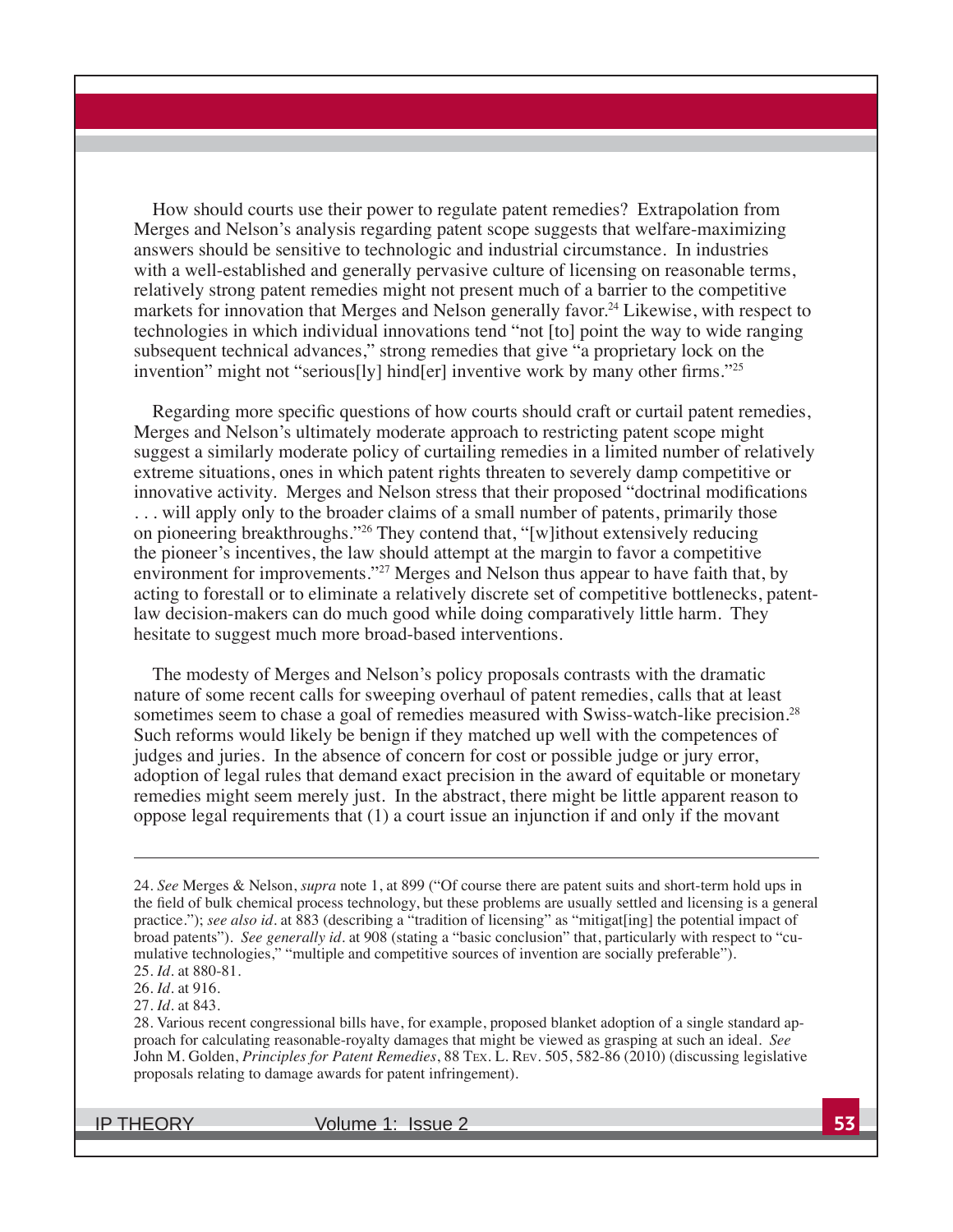has provided decisive proof that the injunction is, on net, socially desirable; and (2) courtawarded compensatory damages reflect an exact assessment of how much additional value was added to a product or process by its infringing aspects.

But in one legal area after another, the law has recognized that courts cannot be expected to act so precisely. Indeed, it has long been appreciated that pretensions at precision can generate not only wasteful cost but even systematically inferior outcomes.<sup>29</sup> Hence, courts Integrally have gravitated toward ways of resolving legal disputes that avoid demands for absolute precision. For example, in reviewing an administrative agency's legal understandings,  $30$  Congress's economic policy choices,  $31$  or the validity of a contract of doubtful fairness,<sup>32</sup> courts commonly focus not on whether the relevant legal understanding, policy choice, or contractual arrangement is optimal, but instead on whether it is in some sense grossly wrong. The intuition seems to be that courts can do significant good by picking out extreme cases of error or dysfunction even when they are incompetent to give precise answers on questions of optimality or value. Merges and Nelson's measured policy prescriptions comport with a corresponding intuition that courts might best focus on avoiding grossly disproportionate remedies, rather than engaging in the quixotic pursuit of absolutely precise ones.33

Sweeping reform is sometimes beneficial or even necessary. But at times, a careful, incremental shift can resolve foreseeable problems with much less risk of great, unintended

29. Cf. RESTATEMENT (SECOND) OF CONTRACTS § 352 cmt. a ("A party who has, by his breach, forced the injured party to seek compensation in damages should not be allowed to profit from his breach where it is established that a significant loss has occurred.... Damages need not be calculable with mathematical accuracy and are often at best approximate."); 1 DAN B. DOBBS, DOBBS LAW OF REMEDIES § 3.3(8), at 317 (2d ed. 1993) "Accuracy in measurement is a desirable goal, but it should not lead us to forget the definitional and policy elements involved, nor the limits of the enterprise.").

30. Chevron, U.S.A., Inc. v. Natural Res. Def. Council, 467 U.S. 837, 844 (1984) (holding that, where Congress has implicitly delegated interpretive power to an agency, "a court may not substitute its own construction of a statutory provision for a reasonable interpretation made by the administrator of [the] agency").  $31.$  F.C.C. v. Beach Commc'ns, Inc.,  $508$  U.S.  $307, 313$  (1993) ("In areas of social and economic policy, a

statutory classification that neither proceeds along suspect lines nor infringes fundamental constitutional rights must be upheld against equal protection challenge if there is any reasonably conceivable state of facts that could provide a rational basis for the classification.").

32. RESTATEMENT (SECOND) OF CONTRACTS § 208 cmt. c ("Inadequacy of consideration does not of itself invalidate a bargain, but gross disparity in the values exchanged may be an important factor in a determination that a contract is unconscionable and may be sufficient ground, without more, for denying specific performance."); *see also id.* at § 208 cmt. b ("Traditionally, a bargain was said to be unconscionable in an action at law if it was 'such as no man in his senses and not under delusion would make on the one hand, and as no honest and fair man would accept on the other.'").

33*. See* John M. Golden, *"Patent Trolls" and Patent Remedies*, 85 TEX. L. REV. 2111, 2149 n.138 (2007) (suggesting that courts might deny injunctions "in circumstances where the costs of halting infringement greatly exceed both (a) reasonable estimates of the positive value of the infringement and (b) any harm to the right holder other than its failure to recover from the infringer the positive value of infringement or the negative value associated with the cost of terminating infringement").